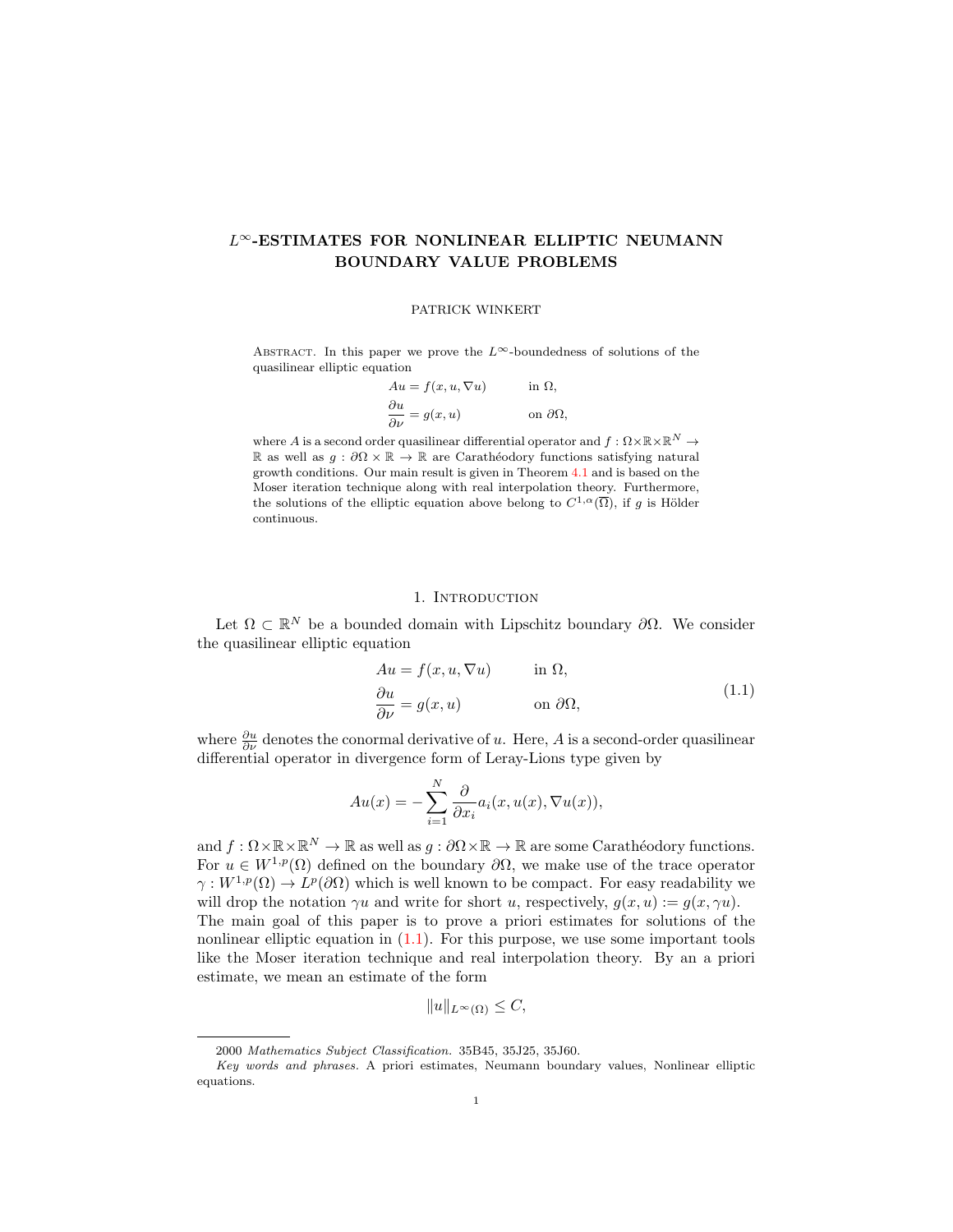#### 2 PATRICK WINKERT

for all possible solutions of  $(1.1)$  with some constant C independent of u. Concerning a priori bounds for elliptic equations with zero Neumann conditions we refer to the results in [\[17\]](#page-12-0) and [\[19\]](#page-12-1), where they consider problems of the form

$$
-\Delta u + \lambda u = f(u), \quad u > 0 \quad \text{in } \Omega,
$$

$$
\frac{\partial u}{\partial \nu} = 0 \quad \text{on } \partial \Omega,
$$

in a bounded convex domain  $\Omega \subset \mathbb{R}^3$  with smooth boundary and  $\lambda > 0$ . Motreanu et al. have applied the Moser iteration, too, in [\[11,](#page-12-2) Proof of Proposition 2.5] to prove  $L^{\infty}$ -boundedness for solutions of the Neumann problem

$$
-\operatorname{div}\vartheta_{\varepsilon}(z,\nabla v_{\varepsilon}) = f_0(z,v_{\varepsilon}) + \lambda_{\varepsilon}f_0(z,x_0) - \lambda_{\varepsilon}|v_{\varepsilon} - x_0|^{p-2}(v_{\varepsilon} - x_0) \quad \text{in } Z,
$$

$$
\frac{\partial u}{\partial \nu} = 0 \quad \text{on } \partial Z,
$$

where

$$
\vartheta_{\varepsilon}(z,\xi) = |\xi|^{p-2}\xi + \lambda_{\varepsilon} |\nabla x_0|^{p-2} \nabla x_0 + \lambda_{\varepsilon} |\xi - \nabla x_0|^{p-2} (\xi - \nabla x_0),
$$

with  $Z \subset \mathbb{R}^N$  is a bounded domain with a  $C^2$ -boundary  $\partial Z$ ,  $0 < \lambda_{\varepsilon} \leq 1, \varepsilon \in (0,1],$  $x_0 \in L^{\infty}(\Omega)$  fixed and with a Carathéodory function  $f_0 : \mathbb{Z} \times \mathbb{R} \to \mathbb{R}$  satisfying some growth condition.

The novelty of our paper is the demonstration of a priori estimates for nonlinear elliptic equations with nonlinear nonhomogenous Neumann boundary values of the form [\(1.1\)](#page-0-0), where the Carathéodory functions f and q depend on  $u, \nabla u$  and  $u$ , respectively, satisfying a natural growth condition. Additionally, we extend our results and show that every solution of  $(1.1)$  belongs to  $C^{1,\alpha}(\overline{\Omega})$  in case g satisfies the condition

$$
|g(x_1, s_1) - g(x_2, s_2)| \le L\Big[|x_1 - x_2|^{\alpha} + |s_1 - s_2|^{\alpha}\Big],
$$

for all pairs  $(x_1, s_1), (x_2, s_2)$  in  $\partial\Omega \times [-M_0, M_0]$ , where  $M_0$  is a positive constant and  $\alpha \in (0,1]$ . The C<sup>1</sup>-regularity follows directly from the L<sup>∞</sup>-boundedness along with the results of Liebermann in [\[10\]](#page-12-3).

## 2. NOTATIONS AND HYPOTHESES

Let  $\frac{1}{p} + \frac{1}{q} = 1$ . We suppose the following conditions on the operator A and the nonlinearities  $f : \Omega \times \mathbb{R} \times \mathbb{R}^N \to \mathbb{R}$  and  $g : \partial \Omega \times \mathbb{R} \to \mathbb{R}$ .

(A1) Each  $a_i(x, s, \xi)$  satisfies Carathéodory conditions, i.e., is measurable in  $x \in \Omega$  for all  $(s,\xi) \in \mathbb{R} \times \mathbb{R}^N$  and continuous in  $(s,\xi)$  for a.e.  $x \in \Omega$ . Furthermore, a constant  $c_0 > 0$  and a function  $k_0 \in L^q(\Omega)$  exist so that

$$
|a_i(x, s, \xi)| \le k_0(x) + c_0(|s|^{p-1} + |\xi|^{p-1}),
$$

for a.e.  $x \in \Omega$  and for all  $(s, \xi) \in \mathbb{R} \times \mathbb{R}^N$ , where  $|\xi|$  denotes the Euclidian norm of the vector  $\xi$ .

(A2) The coefficients  $a_i$  satisfy a monotonicity condition with respect to  $\xi$  in the form

$$
\sum_{i=1}^{N} (a_i(x, s, \xi) - a_i(x, s, \xi'))(\xi_i - \xi'_i) > 0,
$$

for a.e.  $x \in \Omega$ , for all  $s \in \mathbb{R}$ , and for all  $\xi, \xi' \in \mathbb{R}^N$  with  $\xi \neq \xi'$ .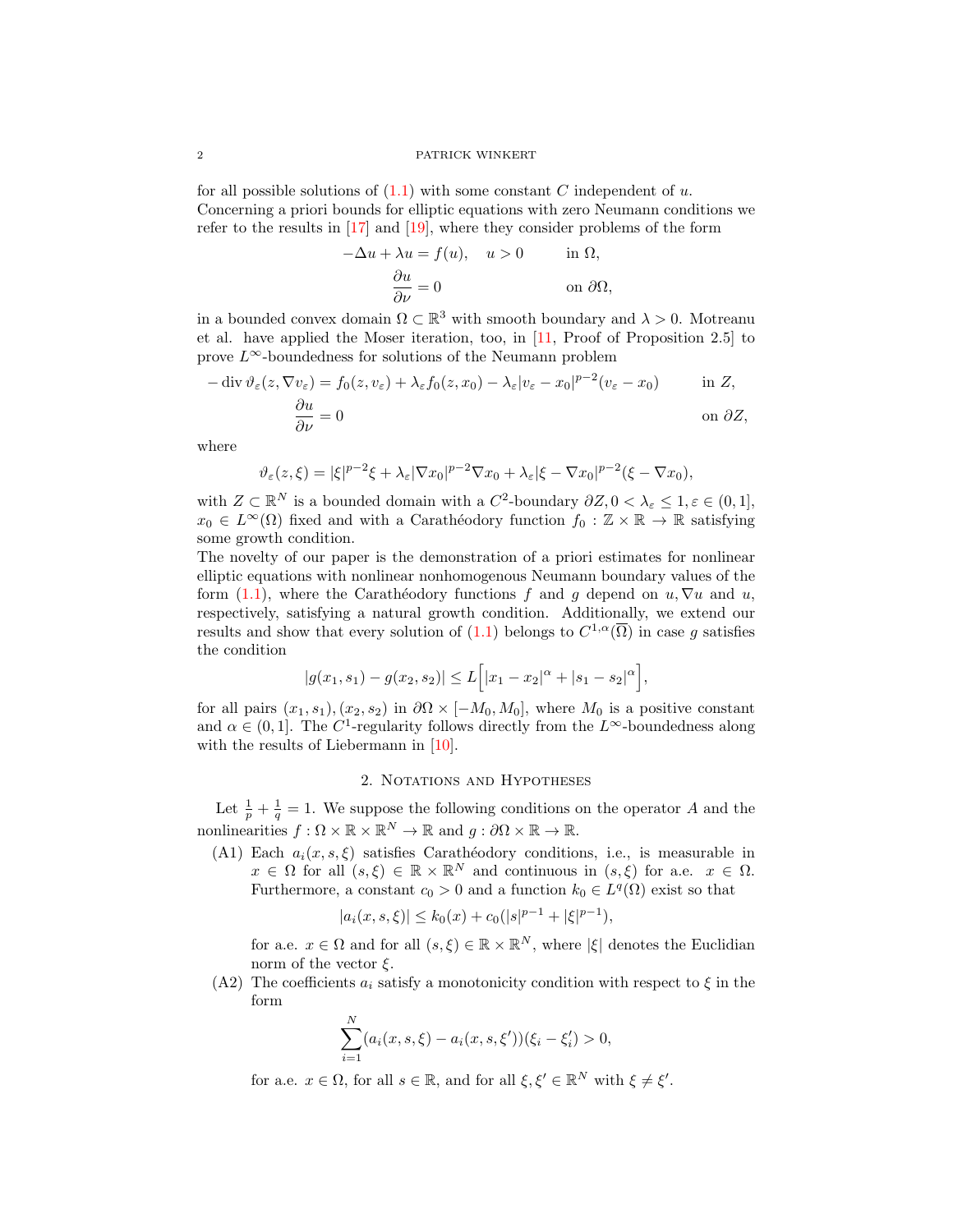(A3) A constant  $c_1 > 0$  and a function  $k_1 \in L^{\infty}(\Omega)$  exist such that

$$
\sum_{i=1}^{N} a_i(x, s, \xi) \xi_i \ge c_1 |\xi|^p - k_1(x),
$$

for a.e.  $x \in \Omega$ , for all  $s \in \mathbb{R}$ , and for all  $\xi \in \mathbb{R}^N$ .

- (F1)  $x \mapsto f(x, s, \xi)$  is measurable in  $\Omega$  for all  $(s, \xi) \in \mathbb{R} \times \mathbb{R}^N$ .
- $(F2)$   $(s, \xi) \mapsto f(x, s, \xi)$  is continuous in  $\mathbb{R} \times \mathbb{R}^N$  for almost all  $x \in \Omega$ .
- (F3) There exists a constant  $c_2 > 0$  such that

$$
|f(x, s, \xi)| \le c_2 (1 + |s|^{p-1} + |\xi|^{p-1}), \tag{2.1}
$$

for a.e.  $x \in \Omega$ , for all  $s \in \mathbb{R}$  and for all  $\xi \in \mathbb{R}^N$ .

- (G1)  $x \mapsto q(x, s)$  is measurable in  $\partial\Omega$  for all  $s \in \mathbb{R}$ .
- (G2)  $s \mapsto g(x, s)$  is continuous in R for almost all  $x \in \partial \Omega$ .
- (G3) There exists a constant  $c_3 > 0$  such that

<span id="page-2-1"></span><span id="page-2-0"></span>
$$
|g(x,s)| \le c_3(1+|s|^{p-1}),\tag{2.2}
$$

for a.e.  $x \in \partial\Omega$  and for all  $s \in \mathbb{R}$ .

Condition (A1) implies that  $A: W^{1,p}(\Omega) \to (W^{1,p}(\Omega))^*$  is bounded continuous and along with  $(A2)$  it holds that A is pseudomonotone. Due to  $(A1)$  the operator A generates a mapping from  $W^{1,p}(\Omega)$  into its dual space defined by

$$
\langle Au, \varphi \rangle = \int_{\Omega} \sum_{i=1}^{N} a_i(x, u, \nabla u) \frac{\partial \varphi}{\partial x_i} dx,
$$

where  $\langle \cdot, \cdot \rangle$  stands for the duality pairing between  $W^{1,p}(\Omega)$  and  $(W^{1,p}(\Omega))^*$ . Assumption  $(A3)$  is a coercivity type condition. The conditions  $(F3)$  and  $(G3)$ ensure that the corresponding Nemytskij operators  $F: W^{1,p}(\Omega) \to L^q(\Omega)$  and  $G: L^p(\partial\Omega) \to L^q(\partial\Omega)$  defined by

$$
Fu(x) = f(x, u(x), \nabla u(x)), \quad Gu(x) = g(x, u(x)),
$$

are bounded and continuous (see e.g.  $[18]$ ). The definition of a solution of problem [\(1.1\)](#page-0-0) in the weak sense is defined as follows.

<span id="page-2-2"></span>**Definition 2.1.** A function  $u \in W^{1,p}(\Omega)$  is said to be a weak solution of [\(1.1\)](#page-0-0) if the following holds

$$
\int_{\Omega} \sum_{i=1}^{N} a_i(x, u, \nabla u) \frac{\partial \varphi}{\partial x_i} dx = \int_{\Omega} f(x, u, \nabla u) \varphi dx + \int_{\partial \Omega} g(x, u) \varphi d\sigma, \quad \forall \varphi \in W^{1, p}(\Omega).
$$

**Remark 2.2.** The growth conditions on the function f and g can be relaxed, replacing  $|s|^{p-1}$  by  $|s|^q$  for a suitable  $q > p-1$ . Thanks to the Sobolev embedding and to the trace embedding, the definition of a weak solution to the Neumann problem would also be consistent in this case. For reasons of simplification, we deal with the given growth conditions as in  $(2.1)$  and  $(2.2)$ .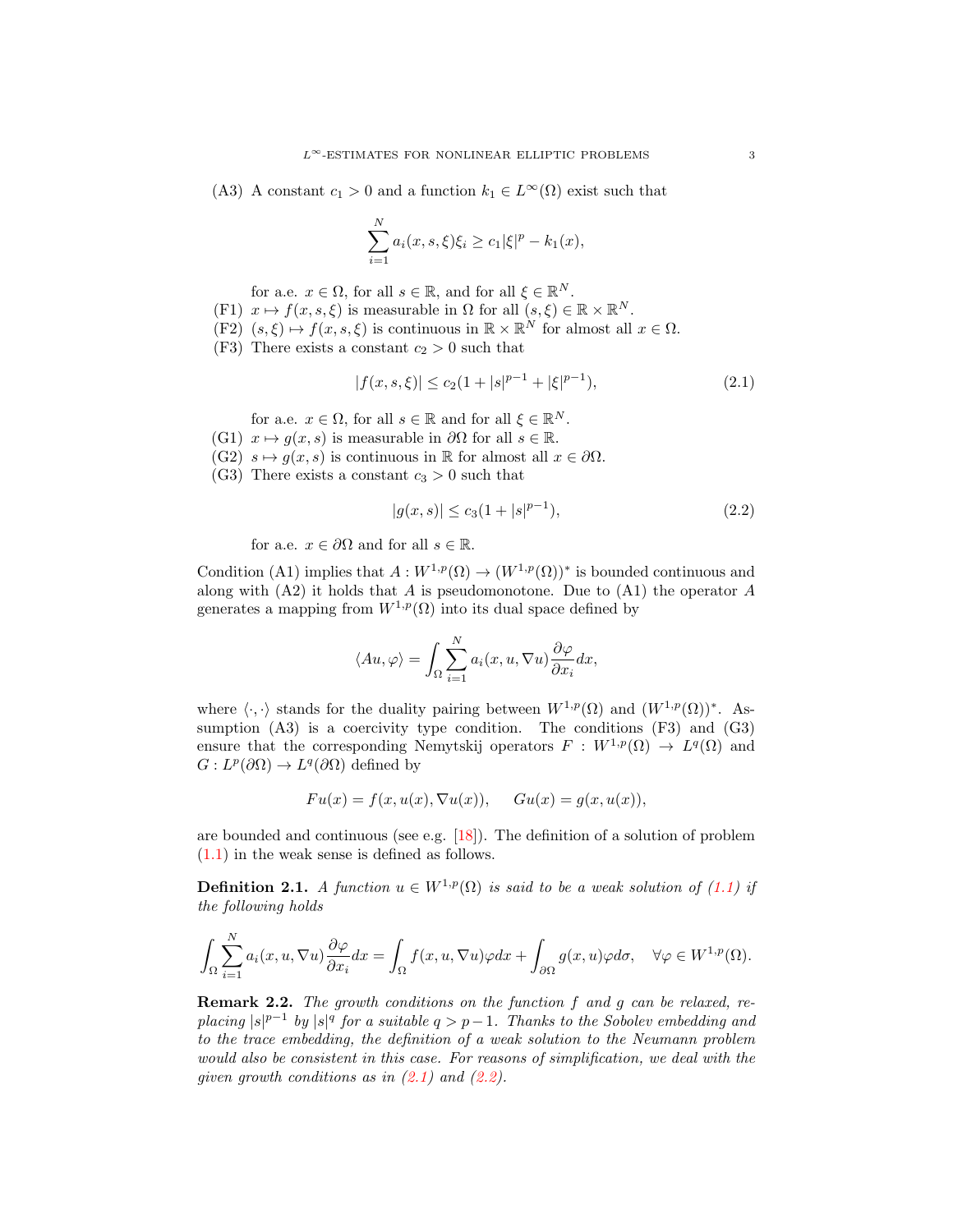## 4 PATRICK WINKERT

# 3. THE SPACES  $B_{pq}^s$  and  $F_{pq}^s$

In this section, we give a brief overview about Besov spaces (respectively, Lizorkin-Triebel spaces) which are needed in the proof of our main theorem. If  $A$  is a Banach space, then

$$
l_p^{\sigma}(\mathcal{A}) = \left\{ \xi : \xi = \{\xi_j\}_{j=0}^{\infty}; \xi_j \in \mathcal{A}; \|\xi\|_{l_p^{\sigma}} = \left(\sum_{j=0}^{\infty} 2^{j\sigma p} \|\xi_j\|_{\mathcal{A}}^p\right)^{\frac{1}{p}} < \infty \right\}
$$

for  $1 \leq p < \infty$  and

$$
l_{\infty}^{\sigma}(\mathcal{A}) = \left\{ \xi : \xi = \{\xi_j\}_{j=0}^{\infty}; \xi_j \in \mathcal{A}; \|\xi\|_{l_{\infty}^{\sigma}} = \sup_j 2^{j\sigma} \|\xi_j\|_{\mathcal{A}} < \infty \right\}
$$

for  $p = \infty$  are also Banach spaces (cf. [\[14,](#page-12-5) Section 1.18]) where  $\sigma$  is a real number. We recall that  $S = S(\mathbb{R}^N)$  is the set of all complex-valued rapidly decreasing infinitely differentiable functions defined on the N-dimensional real Euclidean space  $\mathbb{R}^N$ . The spaces  $S(\mathbb{R}^N)$  and  $S'(\mathbb{R}^N)$  (dual space) have their usual topologies, where  $S'(\mathbb{R}^N)$  is equipped with the strong topology. We denote by  $\mathcal F$  the Fourier transform in S and the support of a distribution  $f$  is written as supp  $f$ . Further, we set

$$
M_j = \{ \xi : \xi \in \mathbb{R}^N, 2^{j-1} \le |\xi| \le 2^{j+1} \}, j = 1, 2, \dots,
$$
  

$$
M_0 = \{ \xi : \xi \in \mathbb{R}^N, |\xi| \le 2 \}.
$$

Then we introduce the spaces  $B_{pq}^s(\mathbb{R}^N)$  and  $F_{pq}^s(\mathbb{R}^N)$  as follows (see [\[14,](#page-12-5) Definition  $2.3.1/1$ ]).

# Definition 3.1.

(a)  $For -\infty < s < \infty, 1 < p < \infty, and 1 \le q < \infty$  one sets

$$
B_{pq}^{s}(\mathbb{R}^{N}) = \left\{ f : f \in S'(\mathbb{R}^{N}) ; f = \sum_{j=0}^{\infty} a_{j}(x) ; \operatorname{supp} \mathcal{F}a_{j} \subset M_{j};
$$

$$
\|\{a_{j}\}\|_{l_{q}^{s}(L_{p})} = \left[\sum_{j=0}^{\infty} (2^{sj} \|a_{j}(x)\|_{L_{p}})^{q}\right]^{\frac{1}{q}} < \infty\right\}
$$

and for  $-\infty < s < \infty, 1 < p < \infty$ , and  $q = \infty$  one sets

$$
B_{p\infty}^{s}(\mathbb{R}^{N}) = \left\{ f : f \in S'(\mathbb{R}^{N}) ; f = \sum_{j=0}^{\infty} a_{j}(x) ; \operatorname{supp} \mathcal{F}a_{j} \subset M_{j}; \right\}
$$

$$
\|\{a_{j}\}\|_{l^{s}_{\infty}(L_{p})} = \sup_{j} 2^{sj} \|a_{j}(x)\|_{L_{p}} < \infty \right\}.
$$

Further, for  $-\infty < s < \infty, 1 < p < \infty$  and  $1 \le q \le \infty$  let

$$
||f||_{B_{pq}^s(\mathbb{R}^N)} = \inf_{f=\sum a_j} ||\{a_j\}||_{l_q^s(L_p)}.
$$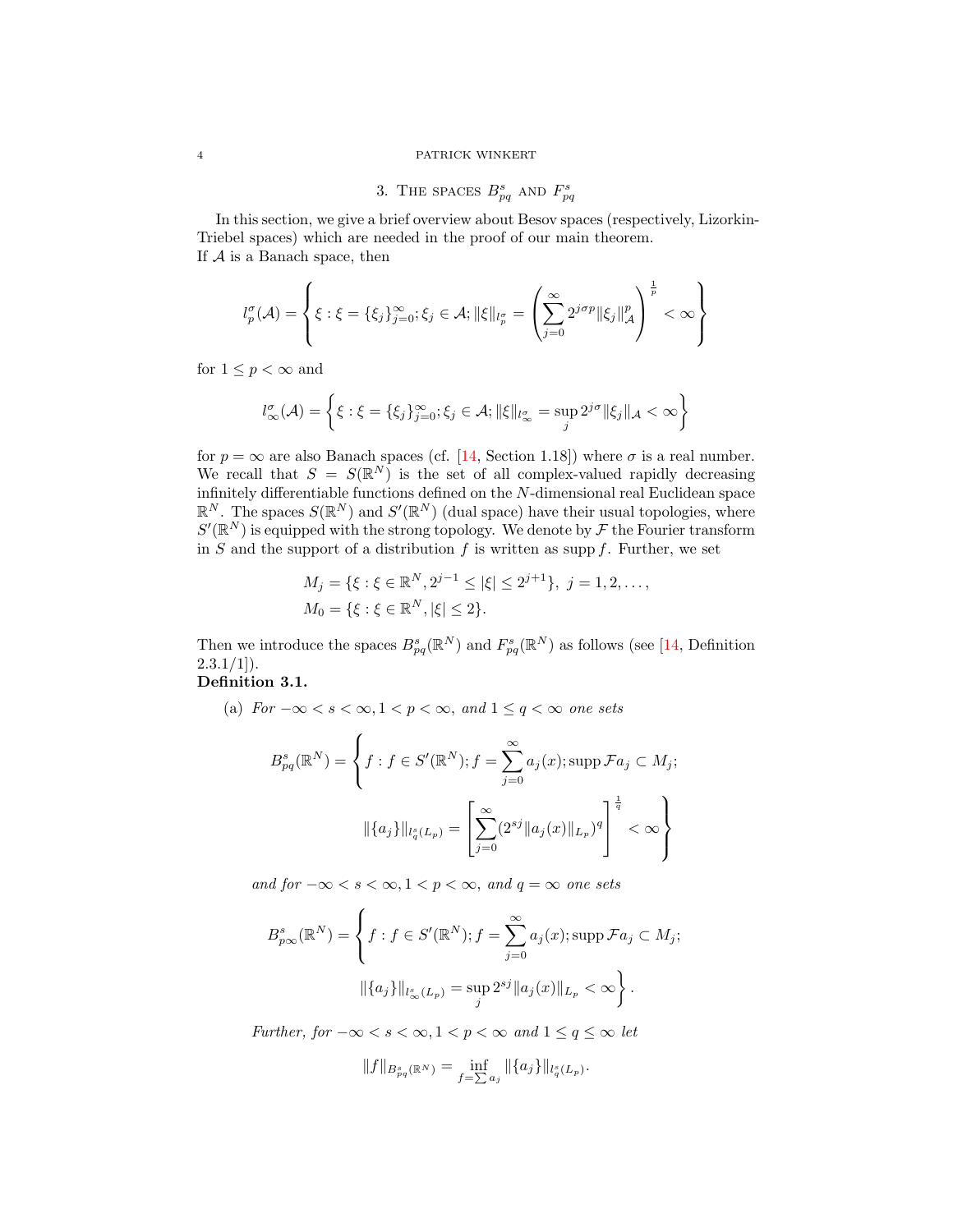(b)  $For -\infty < s < \infty, 1 < p < \infty, and 1 < q < \infty$  one sets

$$
F_{pq}^{s}(\mathbb{R}^{N}) = \left\{ f : f \in S'(\mathbb{R}^{N}) ; f = \sum_{j=0}^{\infty} a_{j}(x) ; \operatorname{supp} \mathcal{F}a_{j} \subset M_{j};
$$

$$
\|\{a_{j}\}\|_{L_{p}(l_{q}^{s})} = \left[ \int_{\Omega} \left( \sum_{j=0}^{\infty} 2^{sjq} |a_{j}(x)|^{q} \right)^{\frac{p}{q}} dx \right]^{\frac{1}{p}} < \infty \right\}.
$$

Further, let

$$
\|f\|_{F^s_{pq}(\mathbb{R}^N)}=\inf_{f=\sum a_j}\|\{a_j\}\|_{L_p(l^s_q)}.
$$

(c)  $For -\infty < s < \infty$  and  $1 < p < \infty$  one sets

$$
H_p^s(\mathbb{R}^N) = F_{p2}^s(\mathbb{R}^N).
$$

(d) For  $1 < p < \infty$  one sets

$$
W_p^s(\mathbb{R}^N) = \begin{cases} H_p^s(\mathbb{R}^N) & \text{if } s = 0, 1, 2, \dots, \\ B_{pp}^s(\mathbb{R}^N) & \text{if } 0 < s \neq \text{ integer.} \end{cases}
$$

The proof of the following theorem can be found in [\[14,](#page-12-5) Theorem 2.3.2]. Theorem 3.2.

- (1) Let  $-\infty < s < \infty, 1 < p < \infty$ , and  $1 \le q \le \infty$ . Then  $B^s_{pq}(\mathbb{R}^N)$  is a Banach space.
- (2) Let  $-\infty < s < \infty, 1 < p < \infty$ , and  $1 < q < \infty$ . Then  $F_{pq}^s(\mathbb{R}^N)$  is a Banach space.

It is clear, that all notations above hold true if we replace  $\mathbb{R}^N$  by a bounded domain  $\Omega \subset \mathbb{R}^N$ . The spaces  $B_{pq}^s$  and  $F_{pq}^s$  are called Besov and Lizorkin-Triebel spaces, respectively, which are equal in case  $p = q$  with  $1 < p < \infty$  and  $-\infty < s <$  $\infty$ . We see that the spaces  $W_p^s$  with  $s = 1, 2, 3, \ldots$  coincide with the well-known Sobolev spaces introduced by S.L. Sobolev and the extension of the definition of the spaces  $W_p^s$  to values  $0 < s \neq$  integer are the so-called Slobodeckij spaces. Finally, it was shown that  $H_p^s$  with  $s > 0$  coincide with the well-known Lebesgue (or Liouville, or Bessel-potential) spaces. For more details we refer for example to the books of H. Triebel in [\[14,](#page-12-5) [15,](#page-12-6) [16\]](#page-12-7) or to the monograph of Runst and Sickel in [\[12\]](#page-12-8). In our considerations, we need the following continuous embeddings

$$
T_1: B_{pp}^s(\Omega) \to B_{pp}^{s-\frac{1}{p}}(\partial \Omega), \text{ with } s > \frac{1}{p},
$$
  
\n
$$
T_2: B_{pp}^{s-\frac{1}{p}}(\partial \Omega) = F_{pp}^{s-\frac{1}{p}}(\partial \Omega) \to F_{p2}^0(\partial \Omega) = L^p(\partial \Omega), \text{ with } s > \frac{1}{p},
$$

where  $\Omega$  is a bounded  $C^{\infty}$ -domain (see [\[12,](#page-12-8) Page 75 and Page 82], [\[14,](#page-12-5) 2.3.1 and 2.3.2] and [\[15,](#page-12-6) 3.3.1]). Let  $s = m + \iota$  with  $m \in \mathbb{N}_0$  and  $0 \leq \iota < 1$ . Then the embeddings are also valid if  $\partial \Omega \in C^{m,1}([13])$  $\partial \Omega \in C^{m,1}([13])$  $\partial \Omega \in C^{m,1}([13])$ . In [\[3,](#page-11-0) Satz 9.40] the proof is given for  $p = 2$ , however, it can be extended to  $p \in (1, \infty)$  by using the Fourier transformation in  $L^p(\Omega)$  ([\[4\]](#page-12-10)).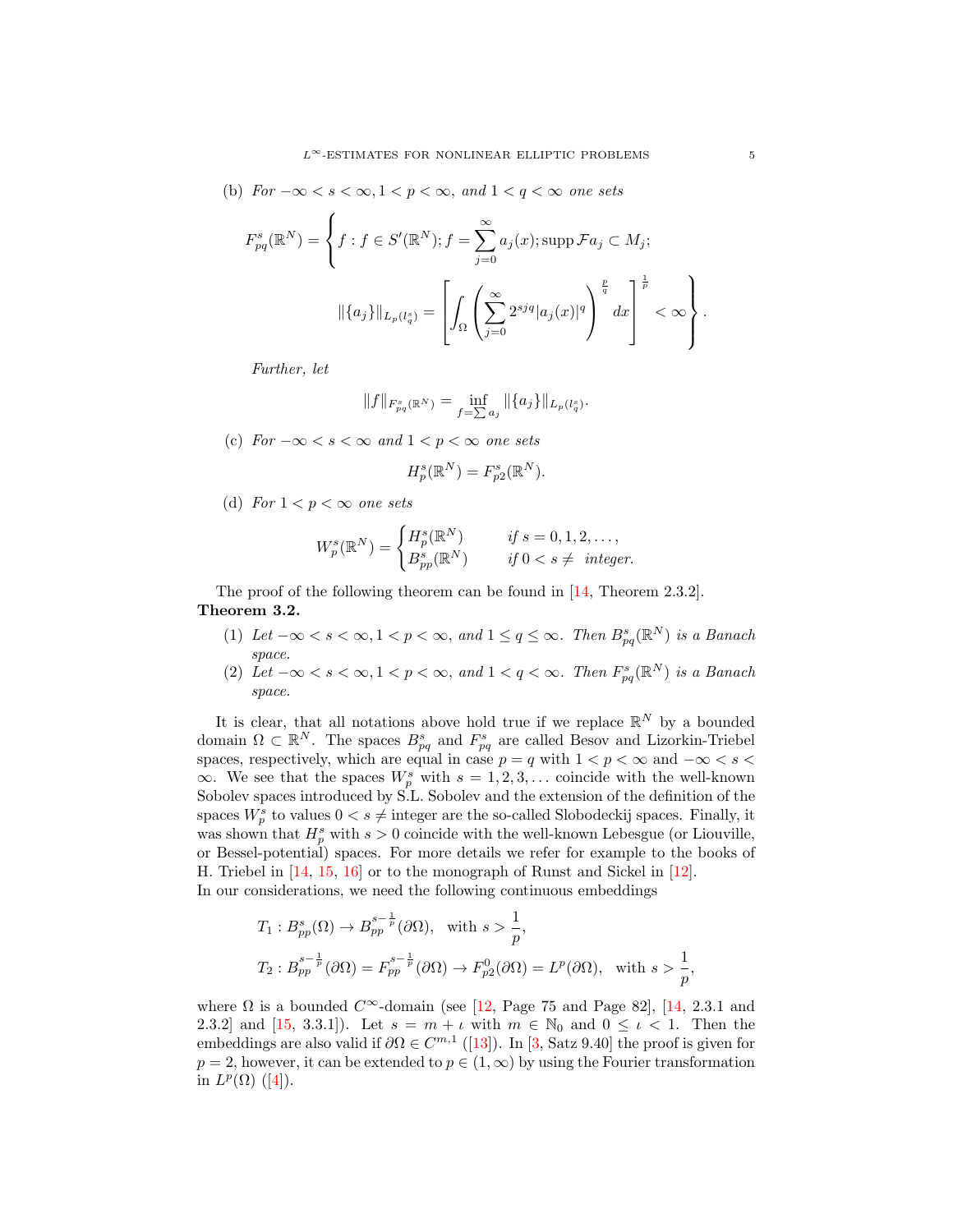We set  $s = \frac{1}{p} + \tilde{\varepsilon}$ , where  $\tilde{\varepsilon} > 0$  is arbitrarily fixed such that  $s = \frac{1}{p} + \tilde{\varepsilon} < 1$ . Thus, the embeddings are valid for a Lipschitz boundary  $\partial\Omega$ . This yields

<span id="page-5-2"></span>
$$
T_3: B_{pp}^{\frac{1}{p}+\widetilde{\varepsilon}}(\Omega) \to L^p(\partial\Omega),
$$

which means

$$
||v||_{L^{p}(\partial\Omega)} \leq c_4 ||v||_{B_{pp}^{\frac{1}{p}+\tilde{\varepsilon}}(\Omega)}, \quad \forall v \in B_{pp}^{\frac{1}{p}+\tilde{\varepsilon}}(\Omega), \tag{3.1}
$$

where  $c_4$  is a positive constant. The real interpolation theory implies

$$
\left(F_{p2}^0(\Omega),F_{p2}^1(\Omega)\right)_{\frac{1}{p}+\widetilde{\varepsilon},p}=\left(L^p(\Omega),W^{1,p}(\Omega)\right)_{\frac{1}{p}+\widetilde{\varepsilon},p}=B_{pp}^{\frac{1}{p}+\widetilde{\varepsilon}}(\Omega),
$$

(see [\[1\]](#page-11-1), [\[14\]](#page-12-5), [\[15\]](#page-12-6), [\[16,](#page-12-7) Section 1.6.2 and 1.6.7]) which ensures the norm estimate

$$
||v||_{B_{pp}^{\frac{1}{p}+\tilde{\varepsilon}}(\Omega)} \leq c_5 ||v||_{W^{1,p}(\Omega)}^{\frac{1}{p}+\tilde{\varepsilon}} ||v||_{L^p(\Omega)}^{1-\frac{1}{p}-\tilde{\varepsilon}}, \quad \forall v \in W^{1,p}(\Omega), \tag{3.2}
$$

(cf.  $[14,$  Theorem 1.3.3 (g)]) with a positive constant  $c_5$  only depending on the boundary  $\partial Ω$ .

#### <span id="page-5-3"></span>4. Main Results

<span id="page-5-0"></span>**Theorem 4.1.** Let the conditions  $(A1)$ – $(A3)$ , $(F1)$ – $(F3)$  and  $(G1)$ – $(G3)$  be satisfied. Let  $u \in W^{1,p}(\Omega)$  be a solution of  $(1.1)$ . Then  $u \in L^{\infty}(\Omega)$ .

*Proof.* To prove the L∞-regularity of u, we will use the Moser iteration technique (see e.g. [\[5\]](#page-12-11), [\[6\]](#page-12-12), [\[7\]](#page-12-13), [\[8\]](#page-12-14), [\[9\]](#page-12-15)). It suffices to consider the proof in case  $1 \leq p \leq N$ , otherwise we would be done. First we are going to show that  $u^+ = \max\{u, 0\}$ belongs to  $L^{\infty}(\Omega)$ . For  $M > 0$  we define  $v_M(x) = \min\{u^+(x), M\}$ . Letting  $K(t) = t$ if  $t \leq M$  and  $K(t) = M$  if  $t > M$ , it follows by [\[9,](#page-12-15) Theorem B.3] that  $K \circ u^+ =$  $v_M \in W^{1,p}(\Omega)$  and hence  $v_M \in W^{1,p}(\Omega) \cap L^{\infty}(\Omega)$ . For real  $k \geq 0$  we choose  $\varphi = v_M^{kp+1}$ , then  $\nabla \varphi = (kp+1)v_M^{kp}\nabla v_M$  and  $\varphi \in W^{1,p}(\Omega) \cap L^{\infty}(\Omega)$ . Notice that  $u(x) \leq 0$  implies directly  $v_M(x) = 0$ . Testing the weak formulation in Definition [2.1](#page-2-2) with  $\varphi = v_M^{kp+1}$ , one gets

<span id="page-5-1"></span>
$$
(kp+1)\int_{\Omega} \sum_{i=1}^{N} a_i(x, u^+, \nabla u^+) v_M^{kp} \frac{\partial v_M}{\partial x_i} dx
$$
  
= 
$$
\int_{\Omega} f(x, u^+, \nabla u^+) v_M^{kp+1} dx + \int_{\partial \Omega} g(x, u^+) v_M^{kp+1} d\sigma.
$$
 (4.1)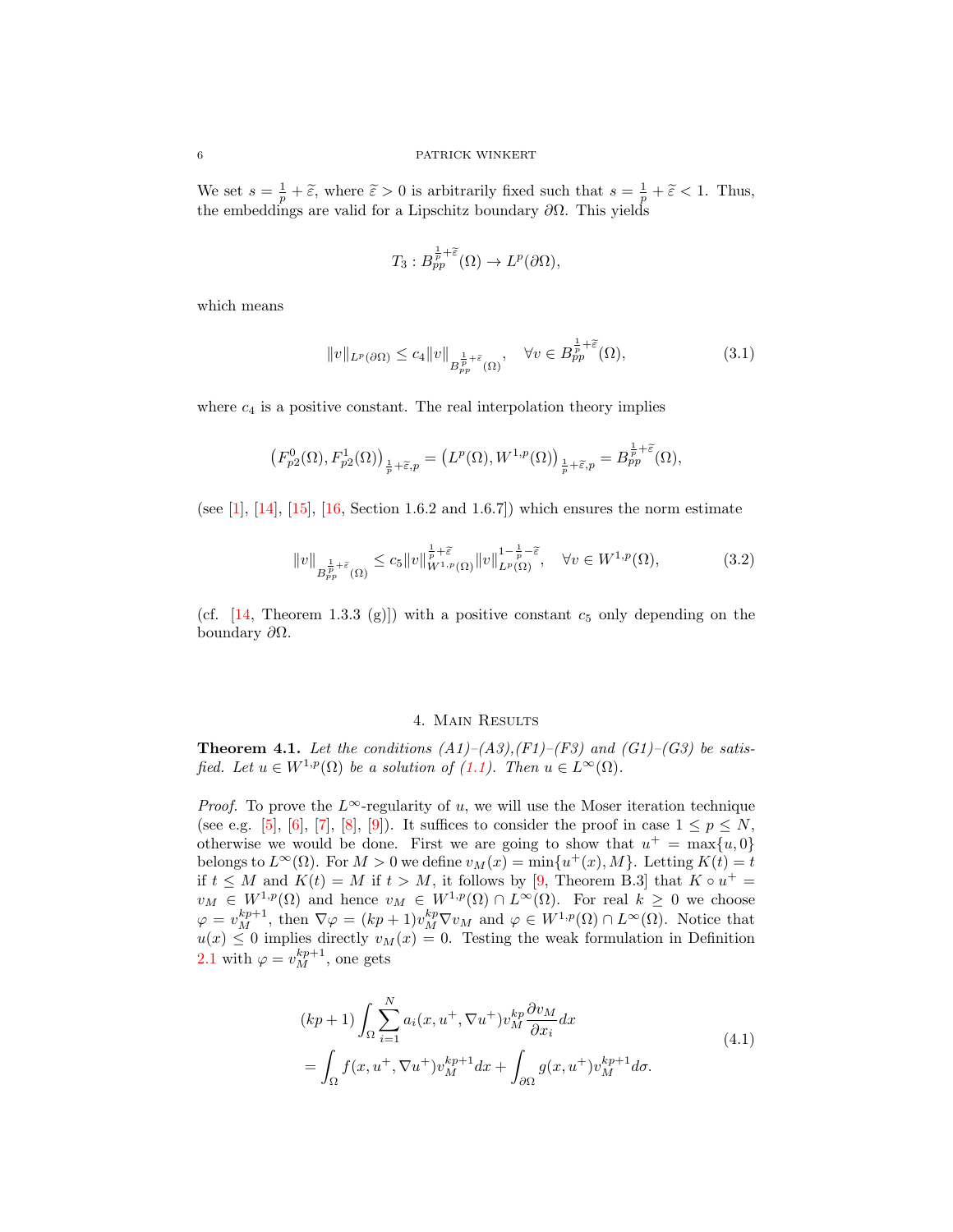Applying condition  $(A3)$  and the Hölder inequality, the left-hand side of  $(4.1)$  can be estimated to obtain

<span id="page-6-0"></span>
$$
(kp+1)\int_{\Omega} \sum_{i=1}^{N} a_i(x, u^+, \nabla u^+) v_M^{kp} \frac{\partial v_M}{\partial x_i} dx
$$
  
=  $(kp+1) \int_{\Omega} \sum_{i=1}^{N} a_i(x, v_M, \nabla v_M) \frac{\partial v_M}{\partial x_i} v_M^{kp} dx$   

$$
\geq (kp+1) \int_{\Omega} (c_1 |\nabla v_M|^p - k_1) v_M^{kp} dx
$$
  

$$
\geq c_1 \frac{kp+1}{(k+1)^p} \int_{\Omega} |\nabla v_M^{k+1}|^p dx - e_1 (kp+1) \int_{\Omega} (u^+)^{kp} dx
$$
  

$$
\geq c_1 \frac{kp+1}{(k+1)^p} \int_{\Omega} |\nabla v_M^{k+1}|^p dx - e_1 (kp+1) |\Omega|^{\frac{1}{k+1}} \left( \int_{\Omega} (u^+)^{(k+1)p} dx \right)^{\frac{kp}{(k+1)p}},
$$

where  $e_1 = ||k_1||_{\infty}$ . The assumption (F3) along with the Hölder inequality and Young's inequality implies

$$
\int_{\Omega} f(x, u^{+}, \nabla u^{+}) v_{M}^{kp+1} dx
$$
\n
$$
\leq c_{2} \int_{\Omega} (1 + |u^{+}|^{p-1} + |\nabla u^{+}|^{p-1}) v_{M}^{kp+1} dx
$$
\n
$$
\leq c_{2} |\Omega| \frac{v-1}{(k+1)p} \left( \int_{\Omega} (u^{+})^{(k+1)p} dx \right)^{\frac{kp+1}{(k+1)p}} + c_{2} \int_{\Omega} (u^{+})^{(k+1)p} dx
$$
\n
$$
+ c_{2} \int_{\Omega} \delta |\nabla u^{+}|^{(p-1)q} v_{M}^{k(p-1)q} dx + c_{2} \int_{\Omega} C(\delta) v_{M}^{(k+1)p} dx
$$
\n
$$
\leq e_{2} \left( \int_{\Omega} (u^{+})^{(k+1)p} dx \right)^{\frac{kp+1}{(k+1)p}} + (1 + C(\delta)) c_{2} \int_{\Omega} (u^{+})^{(k+1)p} dx
$$
\n
$$
+ \frac{c_{2} \delta}{(k+1)p} \int_{\Omega} |\nabla (u^{+})^{k+1}|^{p} dx.
$$
\n(4.3)

The same arguments for the boundary integral provide

<span id="page-6-1"></span>
$$
\int_{\partial\Omega} g(x, u^+) v_M^{kp+1} d\sigma \le c_3 \int_{\partial\Omega} (1 + |u^+|^{p-1}) v_M^{kp+1} d\sigma
$$
\n
$$
\le e_3 \left( \int_{\partial\Omega} (u^+)^{(k+1)p} d\sigma \right)^{\frac{kp+1}{(k+1)p}} + e_4 \int_{\partial\Omega} (u^+)^{(k+1)p} d\sigma. \tag{4.4}
$$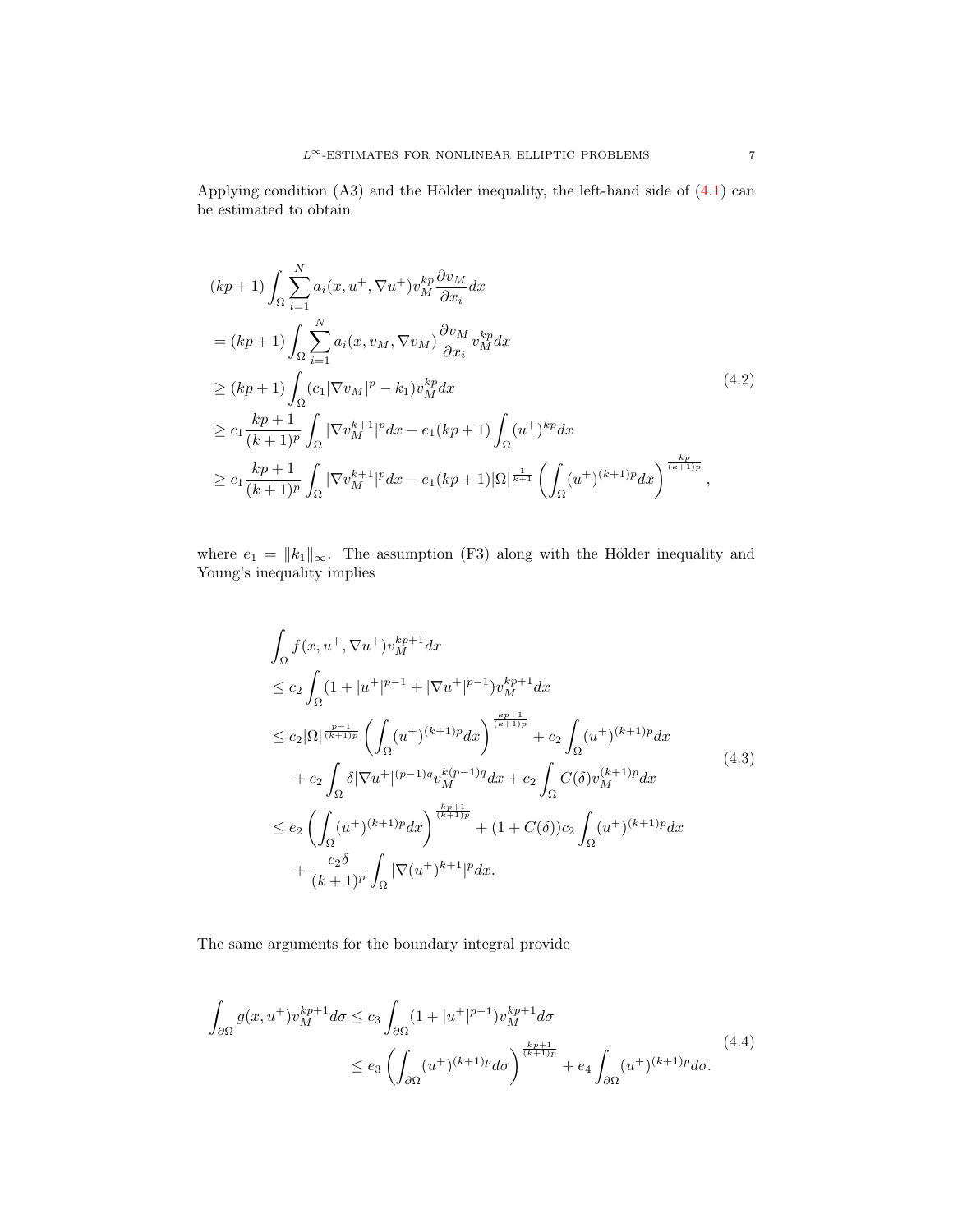Applying the estimates  $(4.2)$ – $(4.4)$  to  $(4.1)$  one gets

$$
\frac{kp+1}{(k+1)^p} \int_{\Omega} |\nabla v_M^{k+1}|^p dx
$$
\n
$$
\leq e_2 \left( \int_{\Omega} (u^+)^{(k+1)p} dx \right)^{\frac{kp+1}{(k+1)p}} + (1 + C(\delta))c_2 \int_{\Omega} (u^+)^{(k+1)p} dx
$$
\n
$$
+ \frac{c_2 \delta}{(k+1)^p} \int_{\Omega} |\nabla (u^+)^{k+1}|^p dx + e_3 \left( \int_{\partial \Omega} (u^+)^{(k+1)p} d\sigma \right)^{\frac{kp+1}{(k+1)p}}
$$
\n
$$
+ e_4 \int_{\partial \Omega} (u^+)^{(k+1)p} d\sigma + e_5 (kp+1) \left( \int_{\Omega} (u^+)^{(k+1)p} dx \right)^{\frac{kp}{(k+1)p}}.
$$

We have  $\lim_{M\to\infty} v_M(x) = u^+(x)$  for a.a.  $x \in \Omega$  and can apply Fatou's Lemma which results in

<span id="page-7-0"></span>
$$
\frac{kp+1}{(k+1)^p} \int_{\Omega} |\nabla(u^+)^{k+1}|^p dx
$$
\n
$$
\leq e_2 \left( \int_{\Omega} (u^+)^{(k+1)p} dx \right)^{\frac{kp+1}{(k+1)p}} + (1 + C(\delta))c_2 \int_{\Omega} (u^+)^{(k+1)p} dx
$$
\n
$$
+ \frac{c_2 \delta}{(k+1)^p} \int_{\Omega} |\nabla(u^+)^{k+1}|^p dx + e_3 \left( \int_{\partial \Omega} (u^+)^{(k+1)p} d\sigma \right)^{\frac{kp+1}{(k+1)p}}
$$
\n
$$
+ e_4 \int_{\partial \Omega} (u^+)^{(k+1)p} d\sigma + e_5(kp+1) \left( \int_{\Omega} (u^+)^{(k+1)p} dx \right)^{\frac{kp}{(k+1)p}}.
$$
\n(4.5)

We have either

$$
\left(\int_{\Omega} (u^+)^{(k+1)p} dx\right)^{\frac{kp+1}{(k+1)p}} \leq 1 \quad \text{or} \quad \left(\int_{\Omega} (u^+)^{(k+1)p} dx\right)^{\frac{kp+1}{(k+1)p}} \leq \int_{\Omega} (u^+)^{(k+1)p} dx,
$$

respectively, either

$$
\left(\int_{\partial\Omega} (u^+)^{(k+1)p} d\sigma \right)^{\frac{kp+1}{(k+1)p}} \le 1 \quad \text{or} \quad \left(\int_{\partial\Omega} (u^+)^{(k+1)p} d\sigma \right)^{\frac{kp+1}{(k+1)p}} \le \int_{\partial\Omega} (u^+)^{(k+1)p} d\sigma,
$$
and finally either

and finally, either

$$
\left(\int_{\Omega} (u^+)^{(k+1)p} dx\right)^{\frac{kp}{(k+1)p}} \le 1 \quad \text{or} \quad \left(\int_{\Omega} (u^+)^{(k+1)p} dx\right)^{\frac{kp}{(k+1)p}} \le \int_{\Omega} (u^+)^{(k+1)p} dx.
$$

Using the calculation above to  $(4.5)$ , we obtain

$$
\begin{aligned} &\left[\frac{kp+1}{(k+1)^p} - \frac{c_2\delta}{(k+1)^p}\right] \int_{\Omega} |\nabla(u^+)^{k+1}|^p dx \\ &\le (C(\delta)c_2 + e_6(kp+1)) \int_{\Omega} (u^+)^{(k+1)p} dx + e_7 \int_{\partial\Omega} (u^+)^{(k+1)p} d\sigma + e_8, \end{aligned}
$$

where the choice  $\delta = \frac{kp+1}{2c_2}$  results in

<span id="page-7-1"></span>
$$
\frac{kp+1}{2(k+1)^p} \int_{\Omega} |\nabla(u^+)^{k+1}|^p dx
$$
\n
$$
\leq e_9(kp+1) \int_{\Omega} (u^+)^{(k+1)p} dx + e_7 \int_{\partial\Omega} (u^+)^{(k+1)p} d\sigma + e_8.
$$
\n(4.6)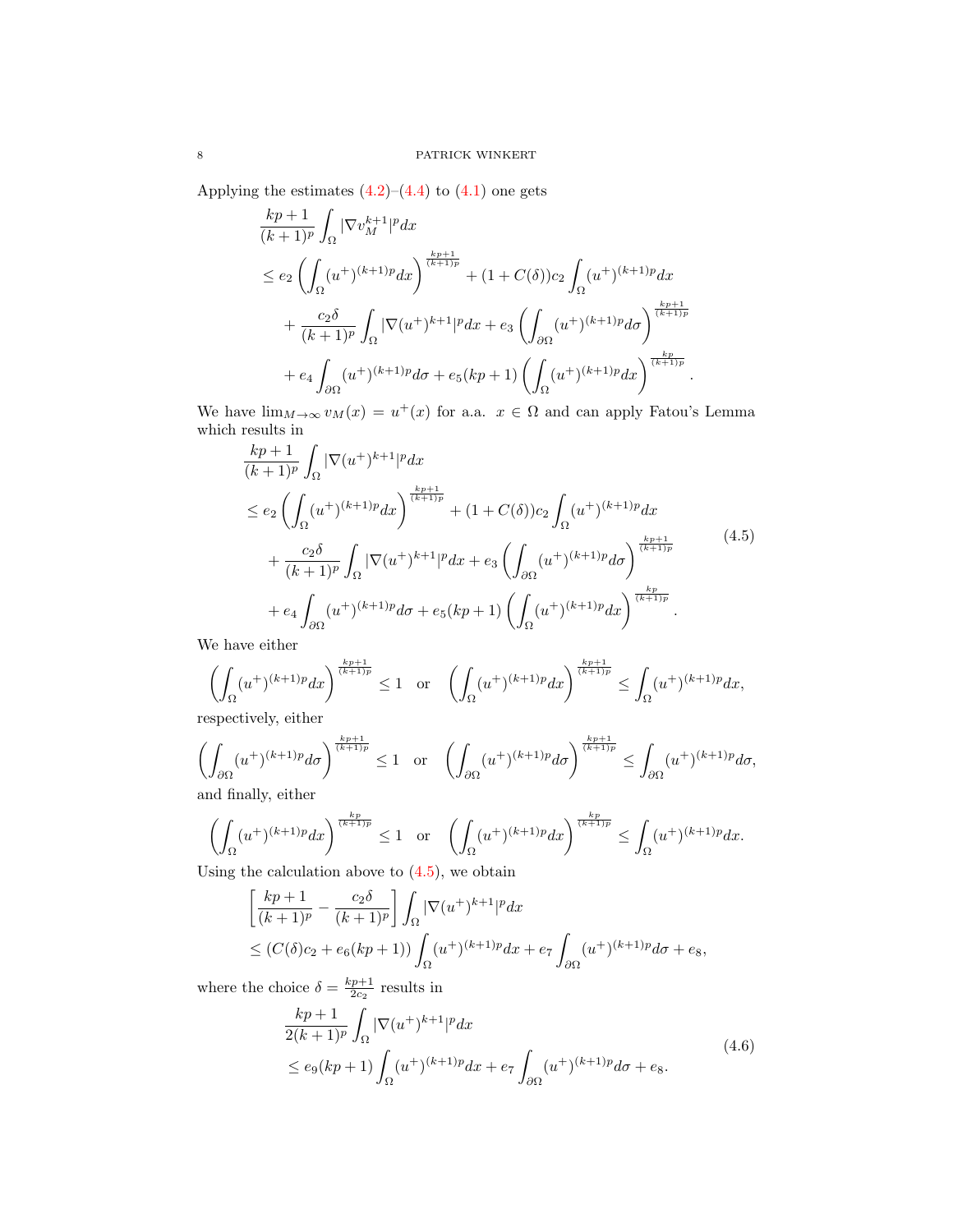It should be pointed out that

$$
C(\delta) = (\delta p)^{-\frac{q}{p}} \cdot \frac{1}{q} = \left(\frac{2c_2}{p}\right)^{\frac{q}{p}} \cdot \left(\frac{1}{kp+1}\right)^{\frac{q}{p}} \cdot \frac{1}{q} \le e_{10}
$$

with a positive constant  $e_{10}$  where we have set  $e_9 = e_{10}c_2 + e_6$ . Adding on both sides of [\(4.6\)](#page-7-1) the positive integral  $\frac{kp+1}{2(k+1)^p} \int_{\Omega} (u^+)^{(k+1)p} dx$  yields

<span id="page-8-1"></span>
$$
\frac{kp+1}{2(k+1)^p} \left[ \int_{\Omega} |\nabla(u^+)^{k+1}|^p dx + \int_{\Omega} (u^+)^{(k+1)p} dx \right] \le e_{11}(kp+1) \int_{\Omega} (u^+)^{(k+1)p} dx + e_7 \int_{\partial\Omega} (u^+)^{(k+1)p} d\sigma + e_8,
$$
\n(4.7)

due to the fact that  $\frac{kp+1}{2(k+1)^p} < kp+1$  for all  $k \geq 0$ . Next we want to estimate the boundary integral by an integral in the domain  $\Omega$ . Using  $(3.1)$ ,  $(3.2)$  and Young's inequality yields

<span id="page-8-0"></span>
$$
\int_{\partial\Omega} ((u^{+})^{k+1})^{p} d\sigma
$$
\n
$$
= ||(u^{+})^{k+1}||_{L^{p}(\partial\Omega)}^{p}
$$
\n
$$
\leq c_{4}^{p} ||(u^{+})^{k+1}||_{L^{p}(\partial\Omega)}^{p}
$$
\n
$$
\leq c_{4}^{p} c_{5}^{p} ||(u^{+})^{k+1}||_{W^{1,p}(\Omega)}^{(\frac{1}{p}+\tilde{\varepsilon})p} ||(u^{+})^{k+1}||_{L^{p}(\Omega)}^{(1-\frac{1}{p}-\tilde{\varepsilon})p}
$$
\n
$$
\leq c_{4}^{p} c_{5}^{p} \left(\delta' ||(u^{+})^{k+1}||_{W^{1,p}(\Omega)}^{(1+\tilde{\varepsilon}p)\tilde{q}} + C(\delta') ||(u^{+})^{k+1}||_{L^{p}(\Omega)}^{(p-1-\tilde{\varepsilon}p)\tilde{q}}\right)
$$
\n
$$
= c_{4}^{p} c_{5}^{p} \left(\delta' ||(u^{+})^{k+1}||_{W^{1,p}(\Omega)}^{p} + C(\delta') ||(u^{+})^{k+1}||_{L^{p}(\Omega)}^{p}\right),
$$
\n(4.8)

where  $\tilde{q} = \frac{p}{1-\tilde{\epsilon}p}$  and  $\tilde{q}' = \frac{p}{p-1-\tilde{\epsilon}p}$  satisfy  $\frac{1}{\tilde{q}} + \frac{1}{\tilde{q}'} = 1$  and  $\delta'$  is a free parameter specified later. Note that the positive constant  $\dot{C}(\delta')$  depends on  $\delta'$ . Applying [\(4.8\)](#page-8-0) to  $(4.7)$  shows

<span id="page-8-2"></span>
$$
\frac{kp+1}{2(k+1)^p} \left[ \int_{\Omega} |\nabla(u^+)^{k+1}|^p dx + \int_{\Omega} (u^+)^{(k+1)p} dx \right]
$$
  
\n
$$
\leq e_{11}(kp+1) \int_{\Omega} (u^+)^{(k+1)p} dx + e_7 \int_{\partial\Omega} (u^+)^{(k+1)p} d\sigma + e_8
$$
  
\n
$$
\leq e_{11}(kp+1) \int_{\Omega} (u^+)^{(k+1)p} dx + e_{12}\delta' ||(u^+)^{k+1}||^p_{W^{1,p}(\Omega)}
$$
  
\n
$$
+ e_{12}C(\delta') ||(u^+)^{k+1}||^p_{L^p(\Omega)} + e_8,
$$

where  $e_{12} = e_7 c_4^p c_5^p$  is a positive constant. We take  $\delta' = \frac{k p + 1}{e_{12} 4(k+1)^p}$  to get

$$
\left(\frac{kp+1}{2(k+1)^p} - e_{12}\frac{kp+1}{e_{12}4(k+1)^p}\right) \left[\int_{\Omega} |\nabla(u^+)^{k+1}|^p dx + \int_{\Omega} |(u^+)^{k+1}|^p dx\right]
$$
  
\n
$$
\leq e_{11}(kp+1) \int_{\Omega} (u^+)^{(k+1)p} dx + e_{12}C(\delta') ||(u^+)^{k+1}||^p_{L^p(\Omega)} + e_8
$$
  
\n
$$
\leq e_{13}(kp+1+C(\delta')) \int_{\Omega} (u^+)^{(k+1)p} dx + e_8,
$$
\n(4.9)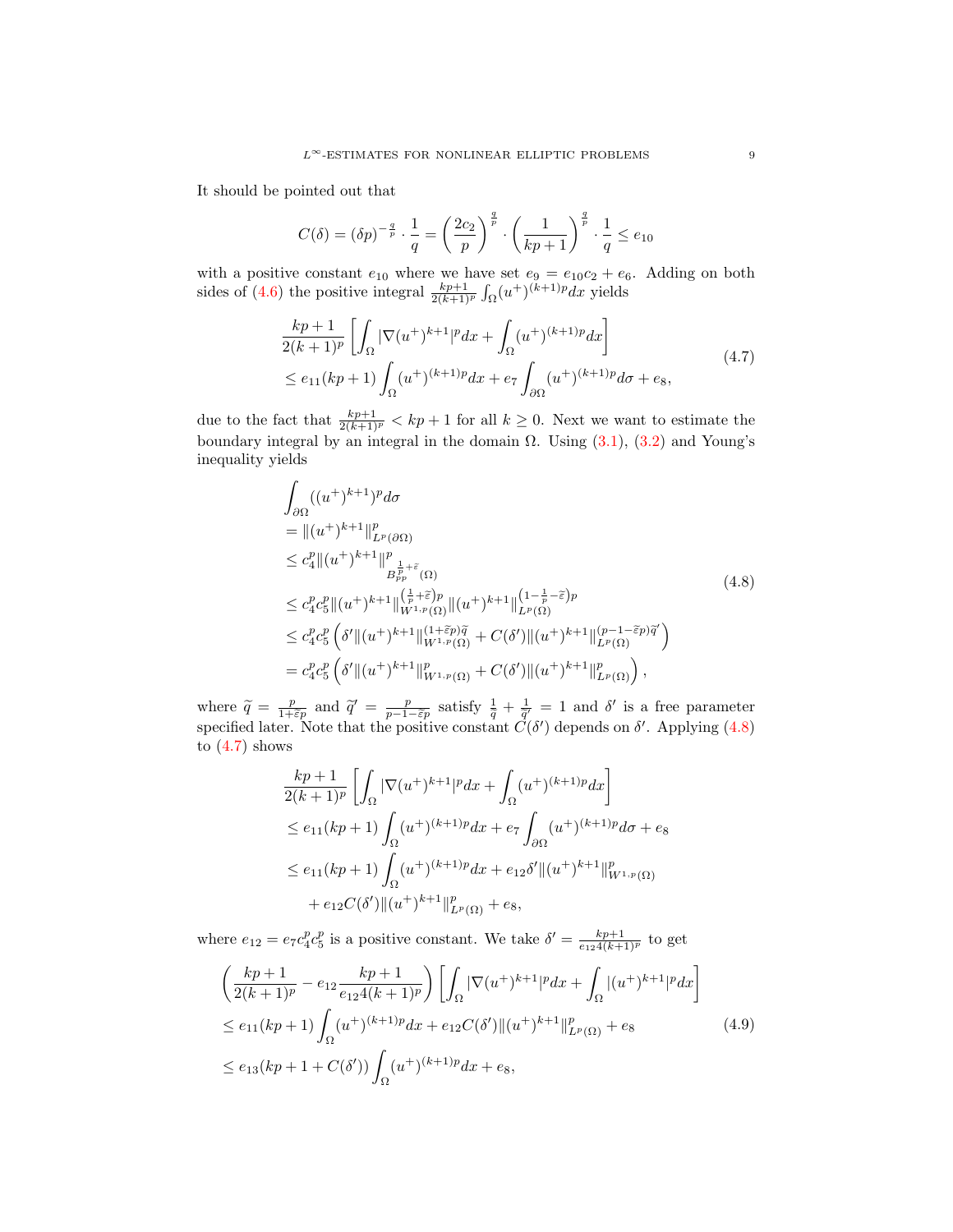where it holds

$$
kp + 1 + C(\delta') = kp + 1 + \left(\frac{4e_{12}}{p}\right)^{\frac{q}{p}} \cdot \left(\frac{(k+1)^p}{kp+1}\right)^{\frac{q}{p}} \cdot \frac{1}{q}
$$
  

$$
\leq e_{14} \left(kp + 1 + \left(\frac{(k+1)^{\frac{p}{p-1}}}{(kp+1)^{\frac{1}{p-1}}}\right)\right)
$$
  

$$
\leq e_{15}(kp+1)^{\frac{p}{p-1}}.
$$

Applying the calculations above to [\(4.9\)](#page-8-2) provides

$$
\frac{kp+1}{4(k+1)^p} \left[ \int_{\Omega} |\nabla(u^+)^{k+1}|^p dx + \int_{\Omega} |(u^+)^{k+1}|^p dx \right]
$$
  

$$
\leq e_{16}(kp+1)^{\frac{p}{p-1}} \left[ \int_{\Omega} (u^+)^{(k+1)p} dx + 1 \right],
$$

equivalently

$$
\|(u^+)^{k+1}\|_{W^{1,p}(\Omega)}^p \le (kp+1)^{\frac{1}{p-1}}(k+1)^p e_{17} \left[ \int_{\Omega} (u^+)^{(k+1)p} dx + 1 \right].
$$

By Sobolev's embedding theorem a positive constant  $e_{18}$  exists such that

 $||(u^+)^{k+1}||_{L^{p^*}(\Omega)} \leq e_{18}||(u^+)^{k+1}||_{W^{1,p}(\Omega)},$ 

where  $p^* = \frac{Np}{N-p}$  if  $1 < p < N$  and  $p^* = 2p$  if  $p = N$ . We get

$$
||u^+||_{L^{(k+1)p^*}(\Omega)}
$$
  
\n
$$
= ||(u^+)^{k+1}||_{L^{p^*}(\Omega)}^{\frac{1}{k+1}}
$$
  
\n
$$
\leq e_{18}^{\frac{1}{k+1}} ||(u^+)^{k+1}||_{W^{1,p}(\Omega)}^{\frac{1}{k+1}}
$$
  
\n
$$
\leq e_{18}^{\frac{1}{k+1}} ((kp+1)^{\frac{1}{(p-1)p}}(k+1))^{\frac{1}{k+1}} e_{17}^{\frac{1}{(k+1)p}} \left[ \int_{\Omega} (u^+)^{(k+1)p} dx + 1 \right]^{\frac{1}{(k+1)p}}.
$$
  
\nSince  $((kp+1)^{\frac{1}{(p-1)p}}(k+1))^{\frac{1}{\sqrt{k+1}}} \geq 1$  and  $\lim_{k \to \infty} ((kp+1)^{\frac{1}{(p-1)p}}(k+1))^{\frac{1}{\sqrt{k+1}}} = 1$ ,

there exists a constant  $e_{19} > 1$  such that  $((kp+1)^{\frac{1}{(p-1)p}}(k+1))^{\frac{1}{k+1}} \leq e_{19}^{\frac{1}{\sqrt{k+1}}}$ . We obtain

$$
||u^+||_{L^{(k+1)p^*}(\Omega)} \le e_{18}^{\frac{1}{k+1}} e_{19}^{\frac{1}{\sqrt{k+1}}} e_{17}^{\frac{1}{(\sqrt{k+1})p}} \left[ \int_{\Omega} (u^+)^{(k+1)p} dx + 1 \right]^{\frac{1}{(k+1)p}}.
$$
 (4.10)

Now, we will use the bootstrap arguments similarly as in the proof of [\[8,](#page-12-14) Lemma 3.2] starting with  $(k_1 + 1)p = p^*$  to get

<span id="page-9-0"></span>
$$
||u^+||_{L^{(k+1)p^*}(\Omega)} \le c(k)
$$

for any finite number  $k > 0$  which shows that  $u^+ \in L^r(\Omega)$  for any  $r \in (1, \infty)$ . To prove the uniform estimate with respect to  $k$  we argue as follows. If there is a sequence  $k_n\to\infty$  such that

$$
\int_{\Omega} (u^{+})^{(k_{n}+1)p} dx \le 1,
$$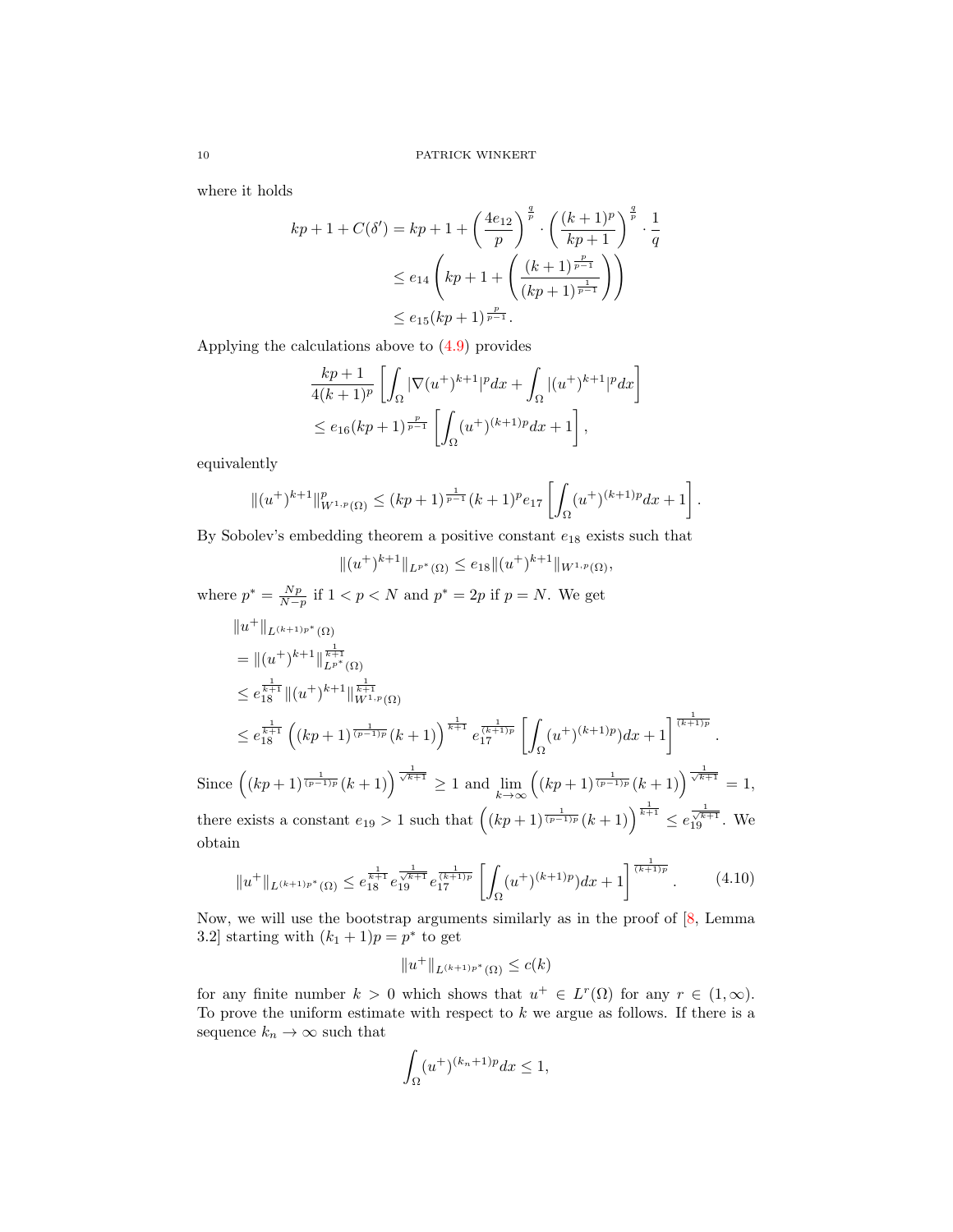we have immediately

$$
||u^+||_{L^{\infty}(\Omega)} \le 1,
$$

(cf. the proof of [\[8,](#page-12-14) Lemma 3.2]). In the opposite case there exists  $k_0 > 0$  such that

<span id="page-10-0"></span>
$$
\int_{\Omega} (u^{+})^{(k+1)p} dx > 1
$$

for any  $k \geq k_0$ . Then we conclude from  $(4.10)$ 

$$
||u^+||_{L^{(k+1)p^*}(\Omega)} \le e_{18}^{\frac{1}{k+1}} e_{19}^{\frac{1}{\sqrt{k+1}}} e_{20}^{\frac{1}{(k+1)p}} ||u^+||_{L^{(k+1)p}}, \text{ for any } k \ge k_0,
$$
 (4.11)

where  $e_{20} = 2e_{17}$ . Choosing  $k := k_1$  such that  $(k_1 + 1)p = (k_0 + 1)p^*$  yields

$$
||u^+||_{L^{(k_1+1)p^*}(\Omega)} \leq e^{\frac{1}{k_1+1}}_{18} e^{\frac{1}{\sqrt{k_1+1}}} e^{\frac{1}{(k_1+1)p}}_{20} ||u^+||_{L^{(k_1+1)p}(\Omega)}.
$$

Next, we can choose  $k_2$  in [\(4.11\)](#page-10-0) such that  $(k_2 + 1)p = (k_1 + 1)p^*$  to get

$$
||u^+||_{L^{(k_2+1)p^*}(\Omega)} \leq e^{\frac{1}{k_2+1}}_{18} e^{\frac{1}{\sqrt{k_2+1}}} e^{\frac{1}{(k_2+1)p}}_{20} ||u^+||_{L^{(k_2+1)p}(\Omega)}
$$
  

$$
= e^{\frac{1}{k_2+1}}_{18} e^{\frac{1}{\sqrt{k_2+1}}} e^{\frac{1}{(k_2+1)p}}_{20} ||u^+||_{L^{(k_1+1)p^*}(\Omega)}.
$$

By induction we obtain

$$
||u^+||_{L^{(k_n+1)p^*}(\Omega)} \leq e^{\frac{1}{k_n+1}}_{18} e^{\frac{1}{\sqrt{k_n+1}}} e^{\frac{1}{(k_n+1)p}}_{20} ||u^+||_{L^{(k_n+1)p}(\Omega)}
$$
  

$$
= e^{\frac{1}{k_n+1}}_{18} e^{\frac{1}{\sqrt{k_n+1}}} e^{\frac{1}{(k_n+1)p}}_{20} ||u^+||_{L^{(k_{n-1}+1)p^*}(\Omega)},
$$

where the sequence  $(k_n)$  is chosen such that  $(k_n + 1)p = (k_{n-1} + 1)p^*$  with  $k_0 > 0$ . One easily verifies that  $k_n + 1 = \left(\frac{p^*}{p}\right)^n$  $\left(\frac{p^*}{p}\right)^n$ . Thus

$$
||u^+||_{L^{(k_n+1)p^*}(\Omega)} = e_{18}^{\sum_{i=1}^n \frac{1}{k_i+1}} e_{19}^{\sum_{i=1}^n \frac{1}{\sqrt{k_i+1}}} e_{20}^{\sum_{i=1}^n \frac{1}{(k_i+1)p}} ||u^+||_{L^{(k_0+1)p^*}(\Omega)},
$$

with  $r_n = (k_n + 1)p^* \to \infty$  as  $n \to \infty$ . Since  $\frac{1}{k_i+1} = (\frac{p}{p^*})^i$  and  $\frac{p}{p^*} < 1$  there is a constant  $e_{21} > 0$  such that

<span id="page-10-1"></span>
$$
||u^+||_{L^{(k_n+1)p^*}(\Omega)} \le e_{21}||u^+||_{L^{(k_0+1)p^*}(\Omega)} < \infty.
$$
\n(4.12)

Let us assume that  $u^+ \notin L^{\infty}(\Omega)$ . Then there exist  $\eta > 0$  and a set A of positive measure in  $\Omega$  such that  $u^+(x) \ge e_{21} ||u^+||_{L^{(k_0+1)p^*}(\Omega)} + \eta$  for  $x \in A$ . It follows that

$$
||u^+||_{L^{(k_n+1)p^*}(\Omega)} \ge \left(\int_A |u^+(x)|^{(k_n+1)p^*}\right)^{\frac{1}{(k_n+1)p^*}} \ge (e_{21}||u^+||_{L^{(k_0+1)p^*}(\Omega)} + \eta)|A|^{\frac{1}{(k_n+1)p^*}}.
$$

Passing to the limes inferior in the inequality above yields

$$
\liminf_{n \to \infty} ||u^+||_{L^{(k_n+1)p^*}(\Omega)} \ge e_{21} ||u^+||_{L^{(k_0+1)p^*}(\Omega)} + \eta,
$$

which is a contradiction to [\(4.12\)](#page-10-1) and hence,  $u^+ \in L^{\infty}(\Omega)$ . In a similar way one shows that  $u^- = \max\{-u, 0\} \in L^{\infty}(\Omega)$ . This proves  $u = u^+ - u^- \in L^{\infty}(\Omega)$ .  $\Box$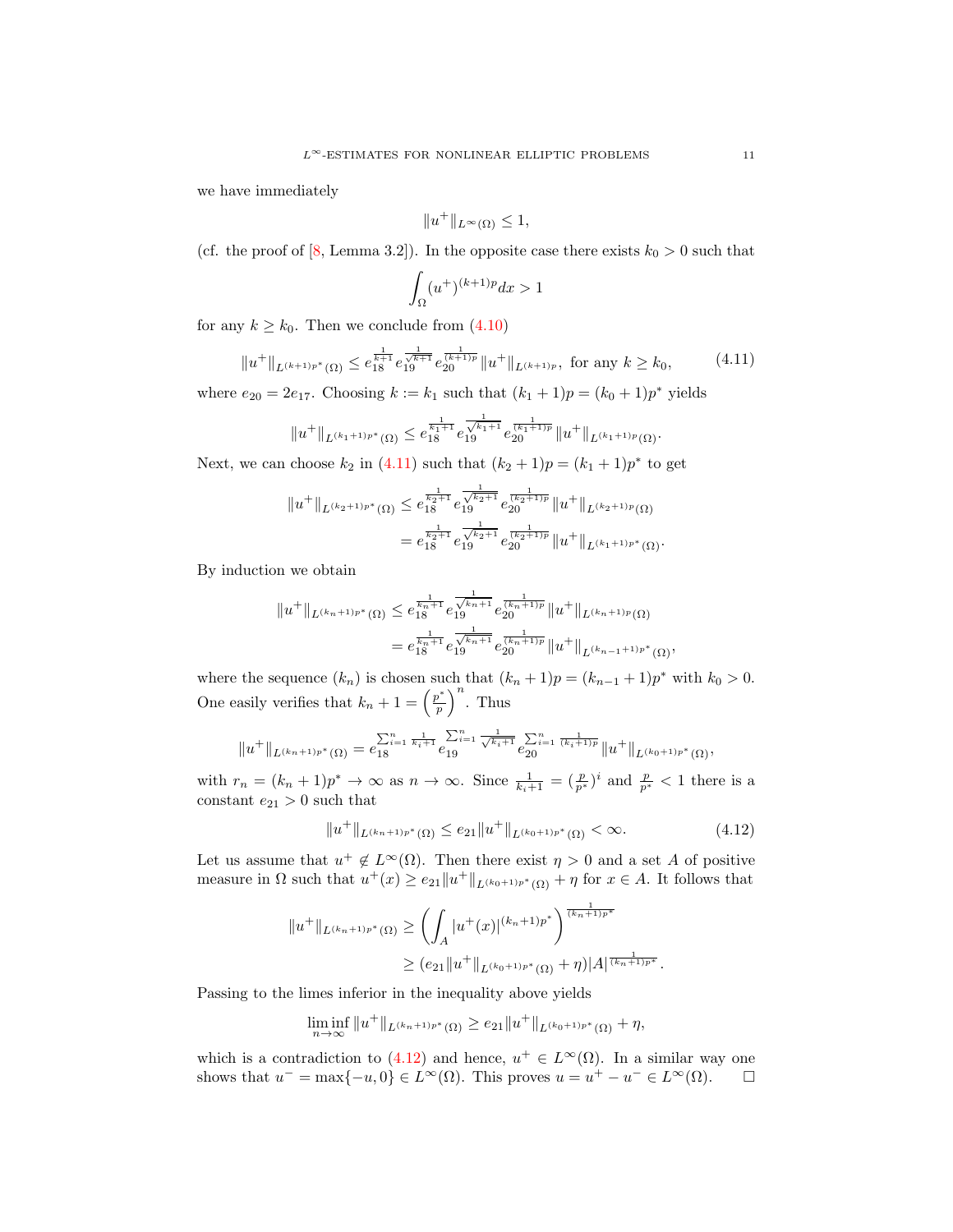Remark 4.2. Note that the finiteness of the integrals

$$
\int_{\Omega} |\nabla (u^+)^{k+1}|^p dx, \int_{\Omega} |(u^+)^{k+1}|^p dx
$$

is shown in the end of the proof of Theorem [4.1](#page-5-0) by a suitable choice of the parameter k. This is a typical proceeding in the use of the Moser iteration (see, e.g.  $[8]$ ).

Let us now suppose an additional condition to the function  $g : \Omega \times \mathbb{R} \to \mathbb{R}$  as follows.

 $(G4)$  g satisfies the condition

$$
|g(x_1, s_1) - g(x_2, s_2)| \le L\Big[|x_1 - x_2|^{\alpha} + |s_1 - s_2|^{\alpha}\Big],
$$

for all pairs  $(x_1, s_1), (x_2, s_2)$  in  $\partial\Omega \times [-M_0, M_0]$ , where  $M_0$  is a positive constant and  $\alpha \in (0,1]$ .

<span id="page-11-3"></span>**Theorem 4.3.** Let the conditions  $(A1)$ – $(A3)$ , $(F1)$ – $(F3)$  and  $(G1)$ – $(G4)$  be satisfied. Let  $u \in W^{1,p}(\Omega)$  be a solution of  $(1.1)$ . Then  $u \in C^{1,\alpha}(\overline{\Omega})$ .

*Proof.* Theorem [4.1](#page-5-0) implies  $u \in L^{\infty}(\Omega)$ . Moreover, we see at once that the assumptions  $(0.3a)$ – $(0.3d)$  and  $(0.6)$  in [\[10\]](#page-12-3) are satisfied which yields in view of [\[10,](#page-12-3) Theorem 2 the assertion.  $\square$ 

Example 4.4. Let  $A = -\Delta_p, 1 \leq p \leq \infty$ , be the negative p-Laplacian which is defined by

$$
-\Delta_p u = -\operatorname{div}(|\nabla u|^{p-2} \nabla u) \quad \text{where} \quad \nabla u = (\partial u/\partial x_1, \dots, \partial u/\partial x_N). \tag{4.13}
$$

The coefficients  $a_i, i = 1, \ldots, N$  are given by

<span id="page-11-4"></span>
$$
a_i(x, s, \xi) = |\xi|^{p-2} \xi_i.
$$

Thus, hypothesis (A1) is satisfied with  $k_0 = 0$  and  $c_0 = 1$ . Hypothesis (A2) is a consequence of the inequalities from the vector-valued function  $\xi \mapsto |\xi|^{p-2}\xi$  (see [\[2,](#page-11-2) Page 37) and (A3) is satisfied with  $c_1 = 1$  and  $k_1 = 0$ . Our equation in [\(1.1\)](#page-0-0) gets the form

$$
-\Delta_p u = f(x, u, \nabla u) \qquad in \ \Omega,
$$
  

$$
|\nabla u|^{p-2} \frac{\partial u}{\partial \nu} = g(x, u) \qquad on \ \partial \Omega,
$$
 (4.14)

where  $\frac{\partial u}{\partial \nu}$  means the outer normal derivative of u with respect to  $\partial \Omega$ . Theorem [4.1](#page-5-0) and Theorem [4.3](#page-11-3) ensure under the assumptions (F1)–(F3) and (G1)–(G4) that every solution u of  $(4.14)$  satisfies  $u \in L^{\infty}(\Omega)$  and  $u \in C^{1,\alpha}(\overline{\Omega})$ .

Acknowledgement: The author gratefully acknowledges the helpful suggestions of M. Wilke and R. Zacher during the preparation of the paper.

#### **REFERENCES**

- <span id="page-11-1"></span>[1] H. Amann. Linear and quasilinear parabolic problems. Vol. I, volume 89 of Monographs in Mathematics. Birkhäuser Boston Inc., Boston, MA, 1995. Abstract linear theory.
- <span id="page-11-2"></span>[2] S. Carl, V. K. Le, and D. Motreanu. Nonsmooth variational problems and their inequalities. Springer Monographs in Mathematics. Springer, New York, 2007. Comparison principles and applications.
- <span id="page-11-0"></span>[3] M. Dobrowolski. Applied functional analysis. Functional analysis, Sobolev spaces and elliptic differential equations. (Angewandte Funktionalanalysis. Funktionalanalysis, Sobolev-Räume und elliptische Differentialgleichungen.). Berlin, Springer, 2006.